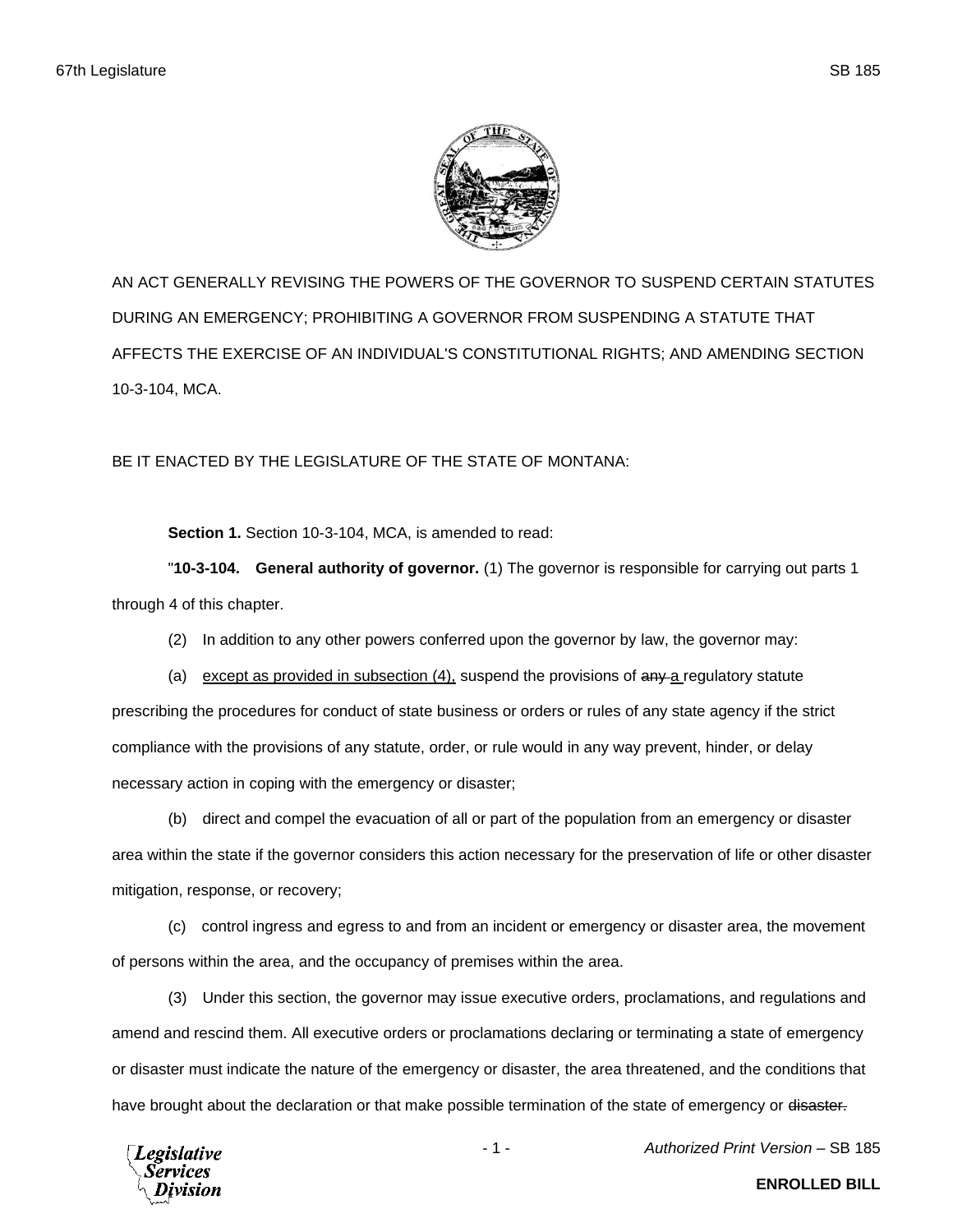disaster.

(4) The governor may not suspend a statute that affects the exercise of an individual's constitutional rights under the United States constitution or the Montana constitution, including 13-19-104(3), even if the statute is otherwise considered a regulatory statute prescribing the procedures for conduct of state business."

- END -

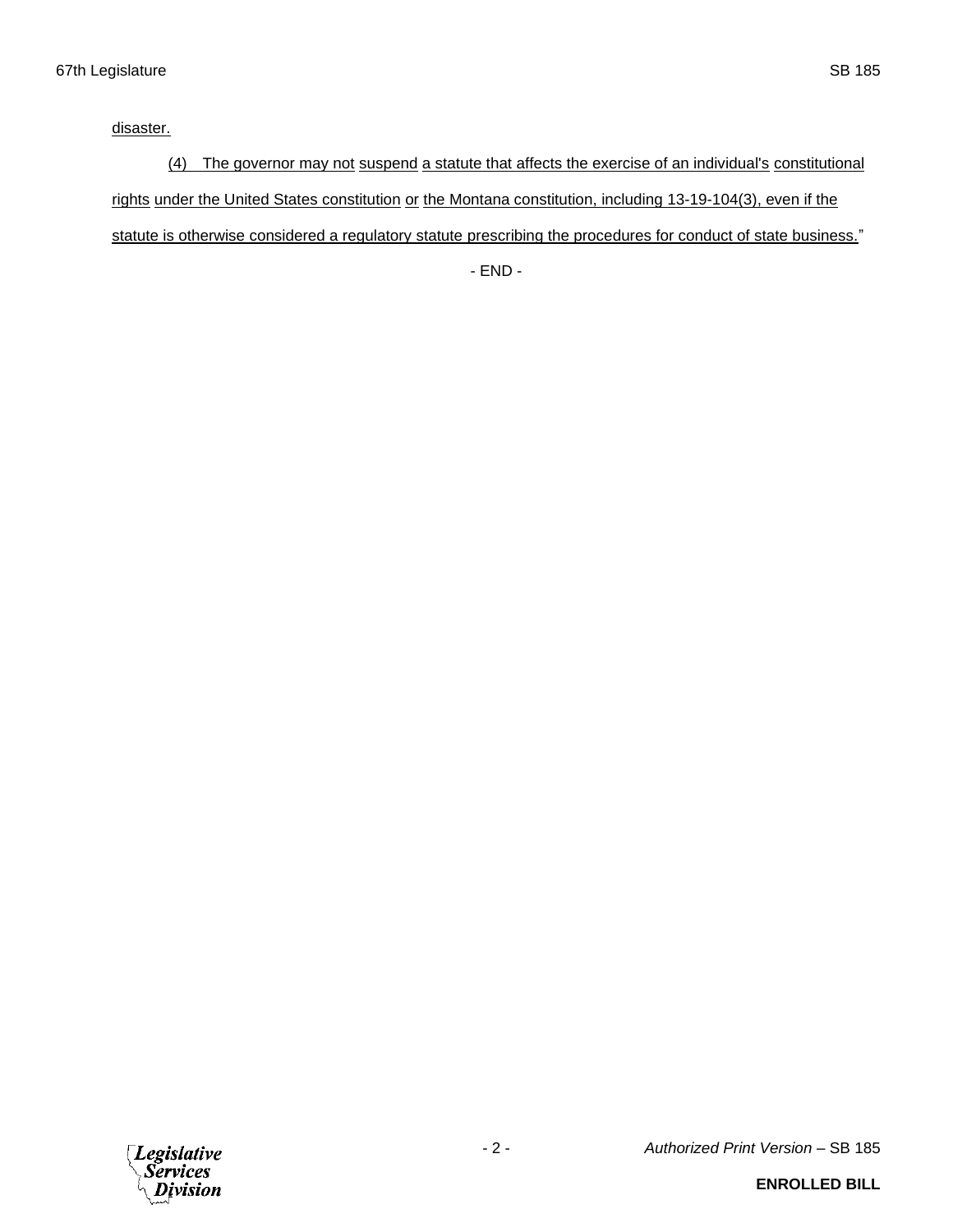I hereby certify that the within bill,

SB 185, originated in the Senate.

Secretary of the Senate

President of the Senate

| Signed this | uav    |
|-------------|--------|
|             | 111'11 |
| $\Omega$    |        |

\_\_\_\_\_\_\_\_\_\_\_\_\_\_\_\_\_\_\_\_\_\_\_\_\_\_\_\_\_\_\_\_\_\_\_\_\_\_\_\_\_\_\_

\_\_\_\_\_\_\_\_\_\_\_\_\_\_\_\_\_\_\_\_\_\_\_\_\_\_\_\_\_\_\_\_\_\_\_\_\_\_\_\_\_\_\_

Speaker of the House

| Sianed this |  |
|-------------|--|
| $\Omega$    |  |

\_\_\_\_\_\_\_\_\_\_\_\_\_\_\_\_\_\_\_\_\_\_\_\_\_\_\_\_\_\_\_\_\_\_\_\_\_\_\_\_\_\_\_